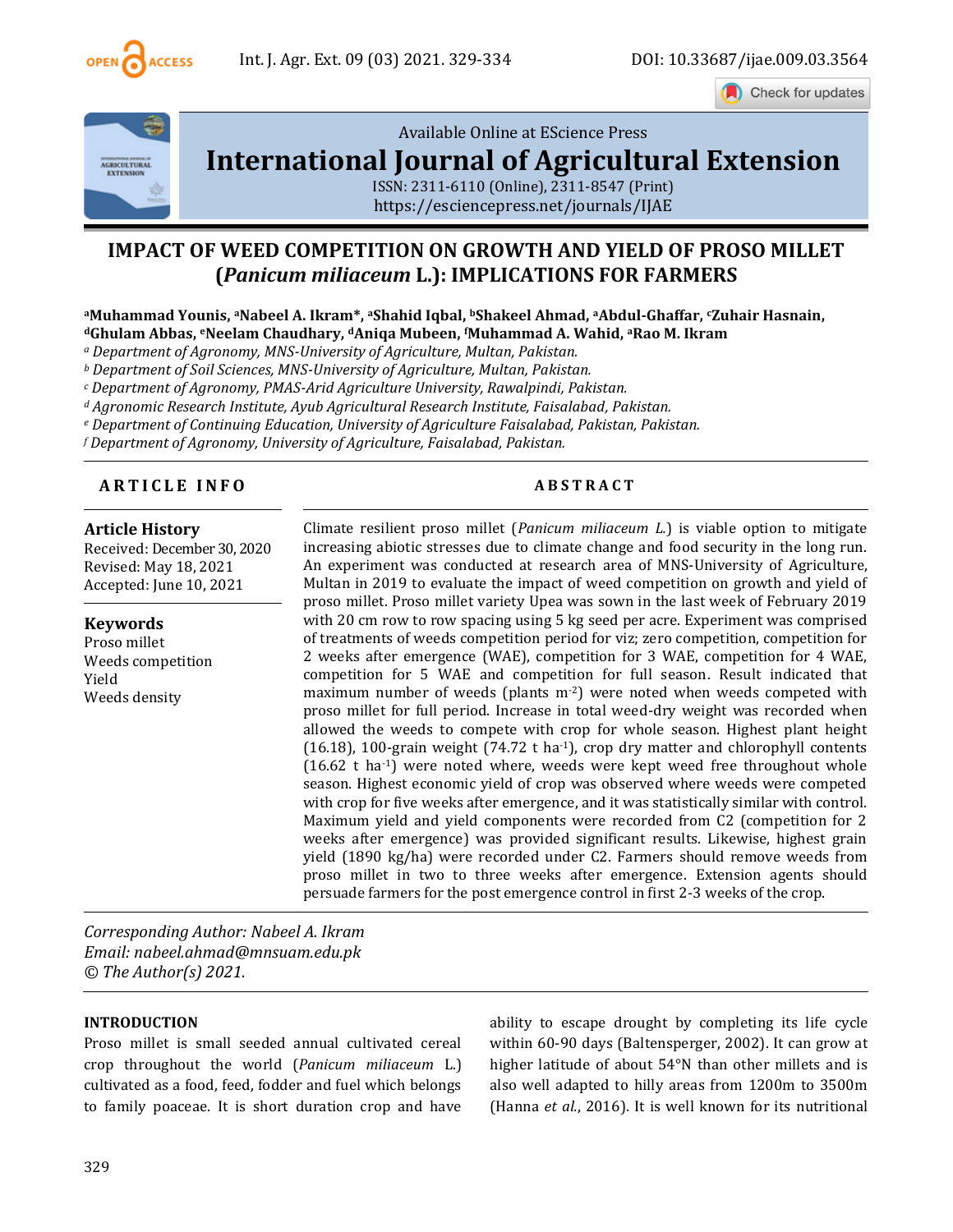value throughout the world. Its seeds are rich source of protein 12-13% (Ramesh *et al.*, 1998), starch (70-80 %) which is further processed in food industry for development of various food products (Wen *et al.*, 2014). It is drought tolerant crop as compared to other millets (Nielsen and Vigil, 2017). Owing to this, it is getting more and more attention in the present agricultural scenario due to adaptability as a climate resilient crop and its human health benefits (Das *et al.*, 2019).

Weed infestation is serious threat and is bottleneck for the successful production of proso millet. Weeds adversely affect quality of crops and their yields (Javaid *et al.*, 2007). Weed competition deteriorates the quality of produce and loss its market value. Weeds compete with crop for space, which ultimately reduces vegetative growth of crop (Wright *et al.*, 2001). Weeds have a negative impact because they reduce input efficiency, increase cost of production, act as alternative hosts to insects and other pathogens (Ikram, 2018). The main weeds of proso millet included itsit, deela, tandla, lehli, khable ghass, bathu and jangli chulai (Mishra *et al.*, 2018). Proso millet yield is significantly reduced when farms are heavily infested with weeds, and weed control was delayed (Kwiatkowski *et al.*, 2020). Many weeds like Chenopodium album, Amaranthus viridis and Solanum nigrum contain high amount of nitrate which when fed to livestock results is serious problems like troublesome breathing, stunted growth, premature abortion or even death of foetus (Casteel and Evans, 2004). Weed competition depend on density, duration of infestation and the infesting weed species.

Therefore, this study was conducted to enumerate the effects of weeds competition period and weed density on the growth and yield of proso millet and to determine the critical period of weeds control in proso millet.

### **METHODOLOGY**

Present study was carried out at the Agronomic Research Area, MNS-University of Agriculture Multan, during spring 2019. The soil type was sandy clay loam with EC 3.96 dSm<sup>-1</sup>, pH 8.1 and organic matter  $0.74\%$ . Total available nitrogen, phosphorous and potassium were  $0.051\%$ ,  $8.20 \text{ mg kg}^{-1}$  and  $225 \text{ mg kg}^{-1}$ , respectively. The experiment was laid under RCBD with three replications. Crop was sown by maintain R x R distance 20 cm. Experiment was comprised of six treatments i.e., weeds competition period was zero competition, competition for 2 weeks after emergence (WAE), competition for 3 WAE, competition for 4 WAE, competition for 5 WAE and competition for full season. Land preparation was done by using rotavator followed ploughing and planking. Single row hand drill used for sowing. Seed rate of 5 kg per acre was used. Phosphorus, Potash and Nitrogen 30, 50, 40 kg/acre respectively, was applied. Phosphorus and potassium were added in the soil at the time of sowing as complete dose of recommended and half of urea was applied at the time of sowing. Rest of urea was applied at first irrigation as side dressing.

After prescribed crop-weed competition period weeds were eradicated by manual weeding from experimental treatments, throughout the full seasons. First irrigation was applied after 35 days of sowing and the last irrigation was applied 55 days after sowing. All other agronomic practices were kept constants for all the experimental plots during the growth period of a crop. After prescribed weed competition duration, a quadrate measuring  $1m \times 1m$  was randomly placed at two sites in the respective plots to record weeds density. Weeds were counted and then cut from ground surface for recording fresh and dry weight. After measuring the fresh weight, weed samples were oven dried at 70oC to a constant weight and dry weight was recorded.

Plants were randomly selected from all experimental units to record observations like plant height, 100-grain weight, crop dry matter, chlorophyll contents and economic yield. Plant height was recorded by choosing 10 randomly chosen plants. After threshing and drying, weight of 100-seeds was measured with help of analytical weight balance. Three plants from each experimental plot were selected randomly for calculating the chlorophyll contents at the interval of ten days and average was calculated. Economic yield of each experimental unit was manually threshed. Winnowing was carried out to separate the seeds from straw and seed yield was computed by digital weighing balance and it is expressed as kg/ha. Total dry matter from each experimental plot was recorded 10 days interval from two different sites of each experimental plot by using one square meter quadrate and then cut from ground surface for recording fresh and dry weight. After measuring the fresh weight, samples were oven dried at 70oC for 48 hours to a constant weight and dry weight was recorded. Recorded observations were analyzed by using technique of Fisher's analysis of variance while treatments means were compared through the use of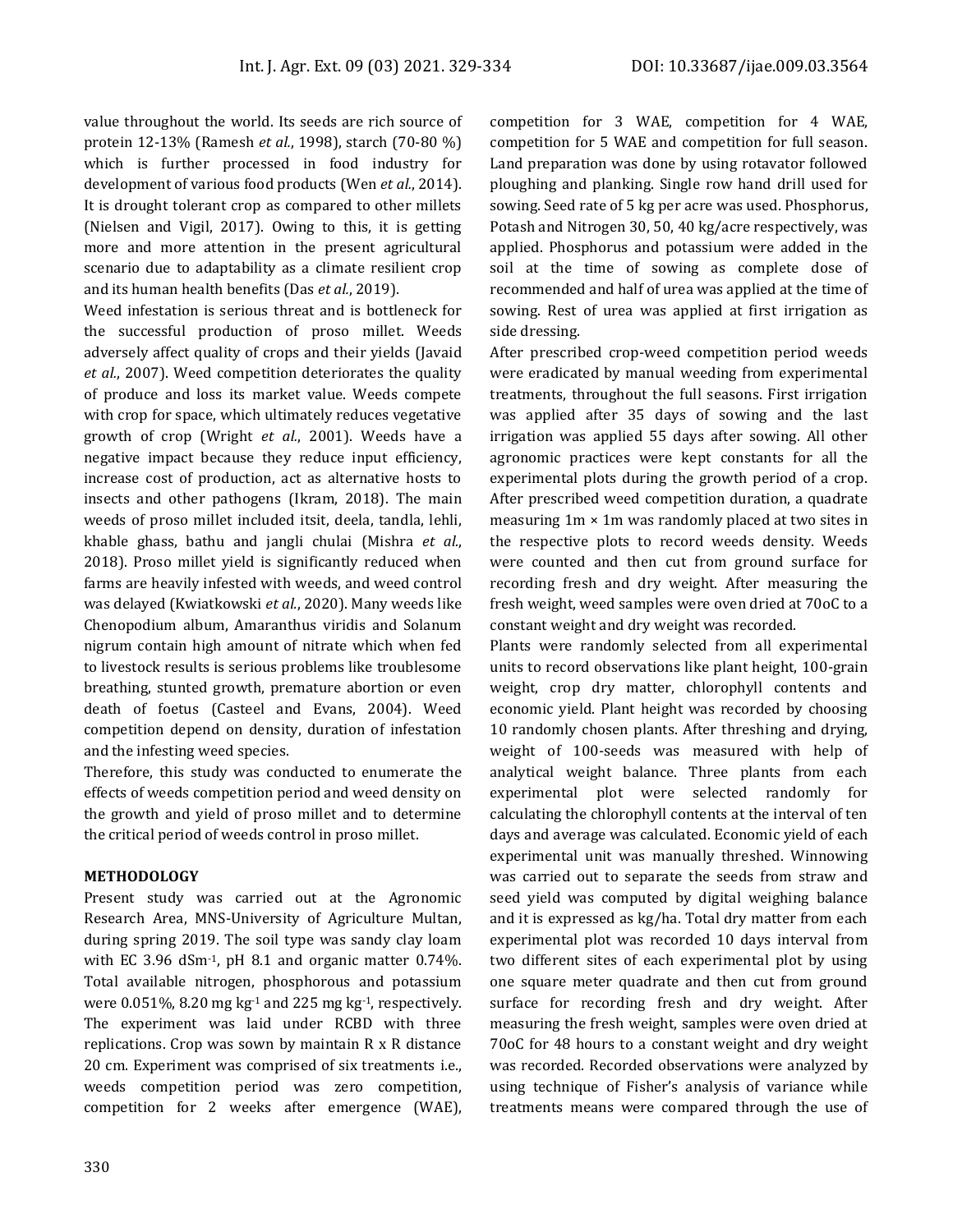Tukey's Honest Significance Difference (HSD) test at 0.05 probability level Steel et al. (1997).

#### **RESULTS AND DISCUSSION Weeds density (m-2)**

Results indicated significant influence of different weed competition periods on weeds density in proso millet (Figure 1). Highest weeds population (72.7 plants m-2) was recorded from where, weeds competed for five weeks after emergence of crop. However, the minimum weeds density (33.9 plants  $m<sup>-2</sup>$ ) was observed where weeds competed with crop for two weeks after emergence. It is due probably that weeds were competed with crop for least time. Weeds density was attributed to reduced growth period during which weeds took less time to compete with proso millet crop for various agro-environmental resources like, light, soil moisture, space and nutrients acquisition and finally lowest total weed stand and density (Khan *et al.*, 2002). An increase in weed flora up to five weeks was observed after emergence of crop and this situation remain constant till maturity. Results of Maqbool *et al.* (2006) also supported our outcomes they concluded that weeds population in maize crop increases with proliferation in duration of weed interference but for specific time. Discoveries of Malik *et al.* (1998); Dhanapal *et al.* (2015) also reported that maximum weed population and weeds dry weight recorded in weedy check plot on finger millet.

#### **Weeds dry weight (g m-2)**

The effect of weed competition period on weeds dry weight is depicted in Figure 2. Highest weeds dry biomass (56.9 g m $^{-2}$ ) was noted where weeds were allowed to interfere with crop during whole growing season. Lowest value of weeds dry weight (37.5 g m-2) was observed where weeds were allowed to interfere with crop for two weeks. Results of Cheema et al. (2005) also supported our outcomes they reported that total dry weight increase with enhanced in age of weeds. At 45 days after emergence of crops, weeds were attained maximum dry weight because of weeds at their full boom. Broad leaves weeds contain maximum weight as compared to narrow leaves weeds. Broad leaves weeds form a carpet on the soil surface causing more competition than narrow weeds results reduction in yield. Results of Tripathi and Singh (1987) also

sustained our outcomes who concluded that significantly dry weight decreases as weed crop-competition period decreases. (Maqbool *et al.*, 2006) reported that more weed-dry weight was produced when maize crop faced competition with the weeds throughout the growing season.

#### **Plant height (cm)**

Different weeds competition periods impact on weeds of proso millet crop is shown in Figure 3. Considerably maximum proso millet plant height (75.3 cm) was recorded from the experimental unit where, there were no weeds during whole growth period. While the lowest plant height (52.4 cm) was found from the experimental unit where, allowed the weeds to interfere with proso millet for full crop growth season. Findings of Arif *et al.* (2010) are also in line with our results who reported optimum plant height was obtained where, experimental unit was kept weed free. Plant height increased with crop age and maximum height was recorded during harvest. Crop biomass increased with declined in weed population and weed dry biomass where there no competition between crops and weed. There was decrease in plant height due to weed competition in maize (Soliman and Gharib, 2011).

#### **Chlorophyll contents**

Impact of weeds on chlorophyll contents of proso millet due to various weeds competition periods is presented in Figure 4. Maximum chlorophyll contents (44.2) were recorded in the treatment where, weeds were permitted to compete under controlled treatment, where no weeds are present. The chlorophyll content was considerably highest in weed free experimental unit, then all other experimental units. On the other hand, chlorophyll content of proso millet was (33.4) in the experimental unit where, weeds were permitted to interfere for whole season competition of weed. This might be due lower weed population and dry biomass caused lowest interference between crop and weed and so the proso millet crop utilized moisture, nutrients and space hence, produced highest values of chlorophyll contents. Work of Laxminarayan and Mishra (2001) supported our results, their findings showed that increase in number of tillers and leaf area index could be due to increase the photosynthetic efficiency of finger millet which induced to produce more biological yield.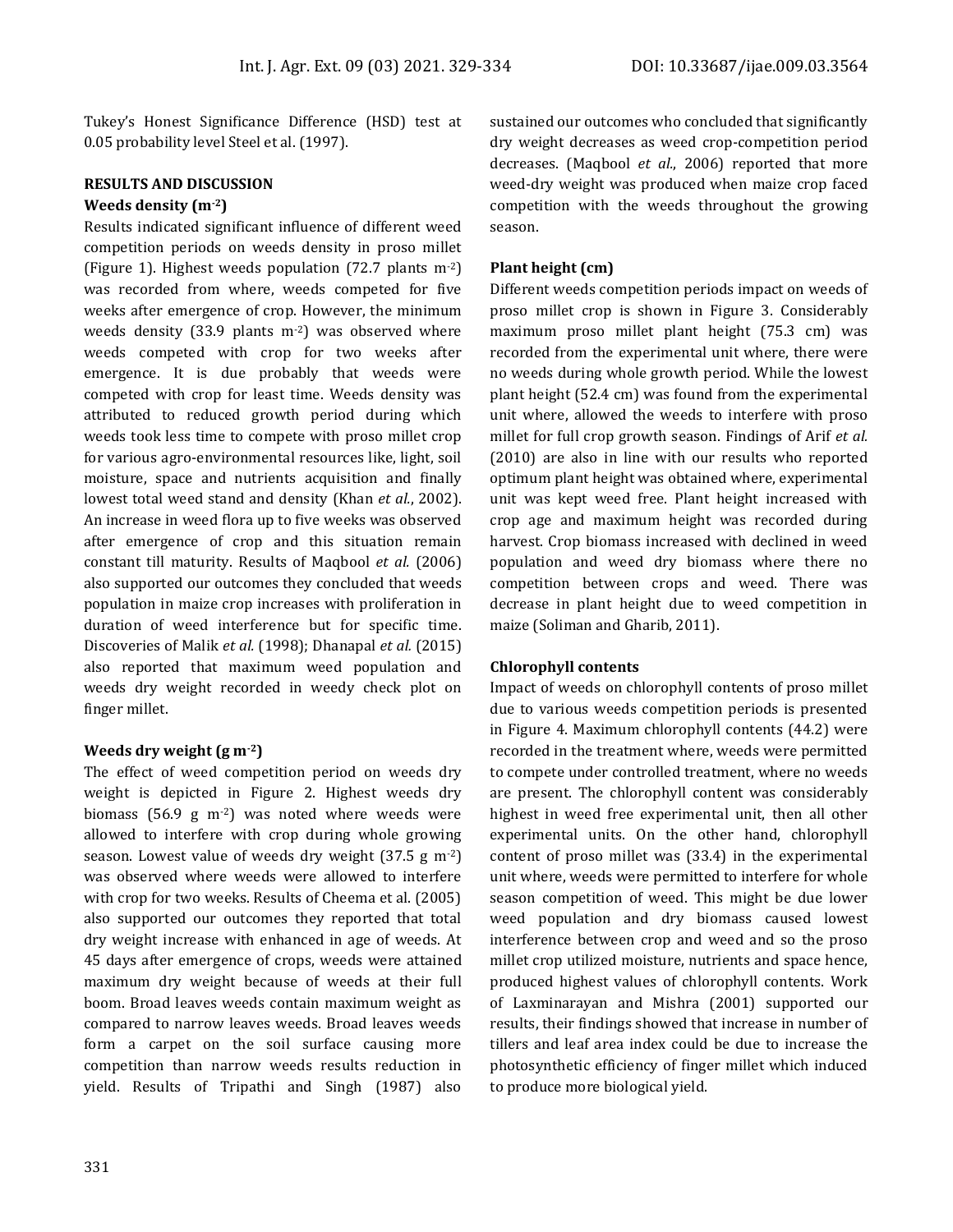Total weed density  $(m^2)$ 



Figure 1. Impact of weed competition period on total weed density (m<sup>2</sup>) in Proso Millet.



Figure 3: Impact of weed competition period on plant height (cm) 100 grain weight (g)



Fig. 5. Impact of weed competition period on 100 grain weight (g) of Proso Millet.

Total weed dry weight (gm<sup>-2</sup>)



Figure 2. Impact of weed competition period on total weed dry weight  $(g/m^2)$ <br>
SPAD (Chlorophyl contents)







Figure 6. Impact of weed competition period on economic yield (kg/ha) of Proso Millet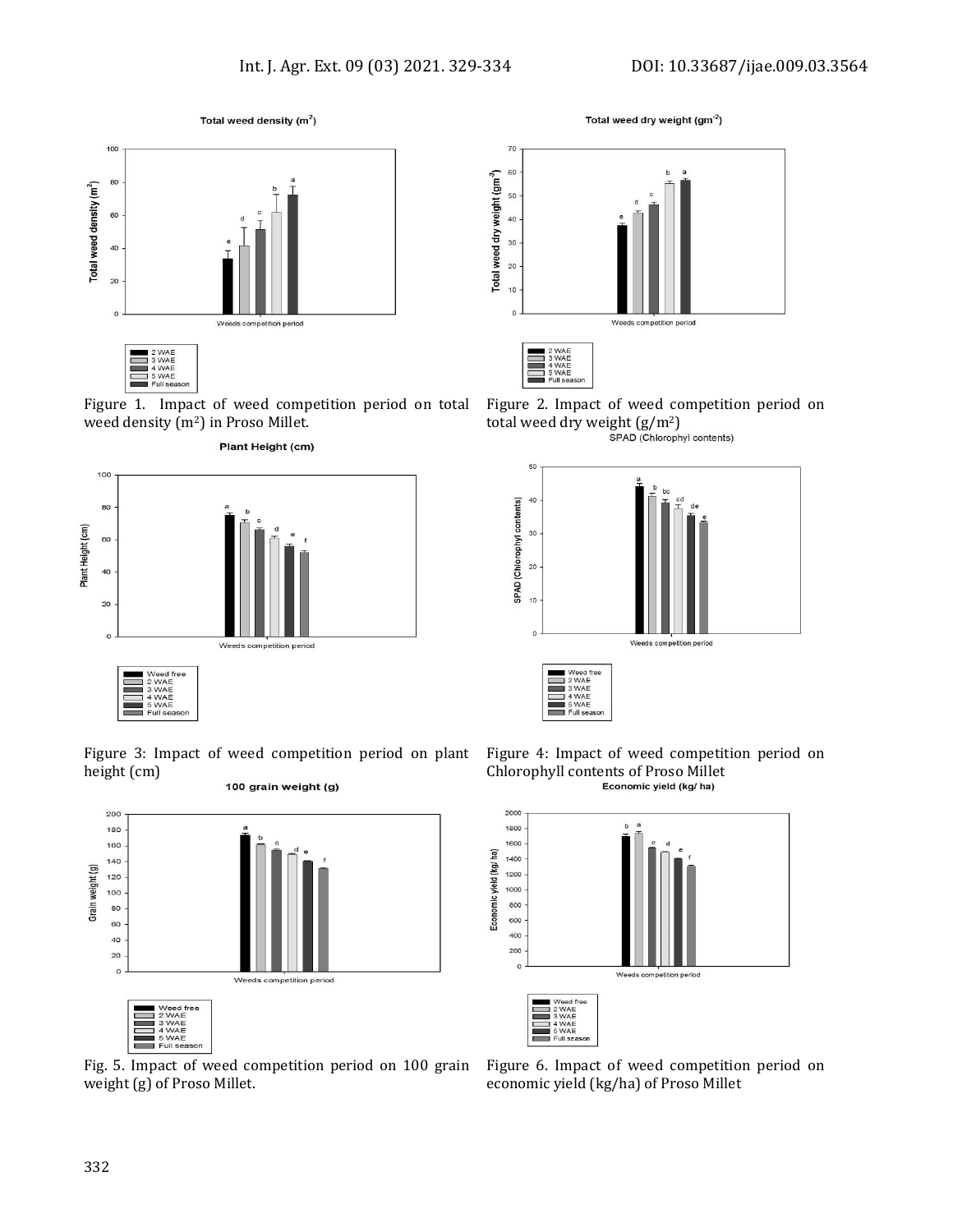#### **100-grain weight (g m-2)**

Effect of different weed competition periods of weeds on 100- grain weight of proso millet is presented in Figure 5. 100-grain weight was markedly greater (173 g m-2) in weed free treatment than all other experimental units. On the other hand, 100-grians weight of proso millet was lower (131 g m-2) in the experimental plot where, the weeds to grow for whole season competition with proso millet. Reason behind that, under weed free treatment, the crop attained well growth and development. In addition to good aeration weeds were removed from inter and intra row spaces because of manipulation of surface soil, thus providing more spaces for batter growth and development of crops. Hence, light, nutrient and water which has contributed higher yield due to improved growth characteristics. These outcomes are in line with Ebhad (1998) on weed control in finger millet.

#### **Economic yield (kg ha-1)**

The effect of weed competition period on economic yield of proso millet is presented in Figure 6. The economic yield was significantly higher (1736 kg ha-1) in control, which is similar with the treatment having weed interference for two weeks with the crop after emergence than all other treatments. On the other hand, economic yield of proso millet was lower (1313 kg ha-1) in the experimental plot where, the weeds to grow for whole season competition with proso millet. This may be the lower competition between crops and weeds as compared to other treatments (four, five and full season interference of weeds).

It might be due to the fact that there were optimum conditions for growth and development for crop because of no competition of weeds for nutrients acquisition, light, moisture and space (Hanna *et al.*, 2016; Gramig and Stoltenberg, 2009). Many scientists put forth the results related to our study (Khan, 2004; Gibson, 2000; Gesimba and Langat, 2005; Kwiatkowski *et al.*, 2020). Hence, the proso millet crop fully utilized water, nutrients and light which resulted maximum grain yield because of less weeds population in comparison to other experimental unit.

#### **CONCLUSION AND RECOMMENDATIONS**

It is concluded on the basis of findings that critical period for weed-crop competition in proso millet crop lies between first 5 weeks after crop emergence. Whereas highest crop yield and lowest weeds

population was noted where weeds were allowed to compete with proso millet for 2 WAE. Hence, weeds should be managed in first two to three weeks after emergence to get maximum economic and biological yield of proso millet. It is recommended for the farmers to manage weeds flora in proso miller within 2-3 weeks in order to get full control over weeds outbreak. It is also recommended that farmers should consult extension agents while choosing the method and weedicides in particular to control weeds. Extension agents should also communicate the same recommendations among farmers.

#### **REFFERENCES**

- Arif, M., M. T. Jan, N. U. Khan, H. Akbar, S. A. Khan, M. Khan, A. Khan, I. Munir, M. Saeed and A. Iqbal. 2010. Impact of plant populations and nitrogen levels on maize. Pak. J. Bot, 42: 3907-13.
- Baltensperger, D. D. 2002. Progress with proso, pearl and other millets. Trends in new crops and new uses: 100-03.
- Casteel, S. W. and T. J. Evans. 2004. Nitrate. In: Plumlee, KH (Ed.), Clinical veterinary toxicology. (2nd. Edn.), Mosby, St. Louis. PP: 127-130 Place Published.
- Das, S., R. Khound, M. Santra and D. Santra. 2019. Beyond Bird Feed: Proso Millet for Human Health and Environment. Agriculture, 9: 64.
- Dhanapal, G., M. Sanjay, G. Hareesh and V. B. Patil. 2015. Weed and fertility management effects on grain yield and economics of finger millet following groundnut. Indian Journal of Weed Science, 47: 139-43.
- Ebhad, R. U. 1998. Effect of planting geometry and weed control on growth and yield of finger millet at Agronomy Farm. Konkan Krishi Vidyapeeth, Dapoli. Place Published.
- Gesimba, R. and M. Langat. 2005. A review on weeds and weed control in oil crops with special reference to soybeans (Glycine max L.) in Kenya. Agricultura Tropical ET Subtropica, 38: 56-61.
- Gibson, L. R. 2000. Plant competition. Agronomy Department, Iowa State University. [https://scholar.google.com/scholar?hl=en&as\\_sdt](https://scholar.google.com/scholar?hl=en&as_sdt=0%2C5&q) [=0%2C5&q.](https://scholar.google.com/scholar?hl=en&as_sdt=0%2C5&q) Place Published.
- Gramig, G. G. and D. E. Stoltenberg. 2009. Adaptive Responses of Field-Grown Common Lambsquarters (Chenopodium album) to Variable